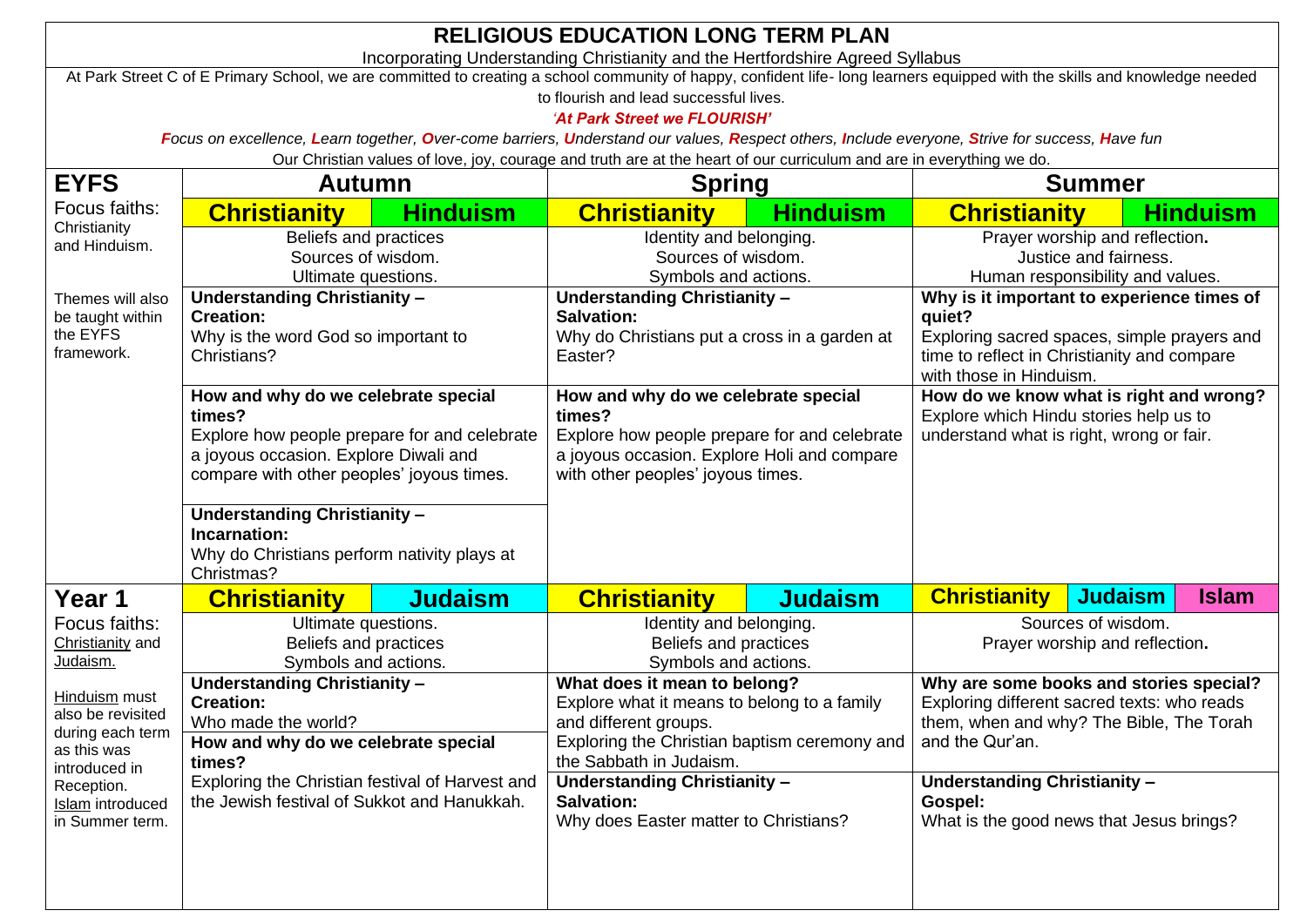| Year 2                                                                                                                                                                                                         | <b>Autumn</b>                                                                                                                                                                             |              | <b>Spring</b>                                                                                                                                                                                                                                                          |                | <b>Summer</b>                                                                                                                                                                                                                                                                                 |                                 |
|----------------------------------------------------------------------------------------------------------------------------------------------------------------------------------------------------------------|-------------------------------------------------------------------------------------------------------------------------------------------------------------------------------------------|--------------|------------------------------------------------------------------------------------------------------------------------------------------------------------------------------------------------------------------------------------------------------------------------|----------------|-----------------------------------------------------------------------------------------------------------------------------------------------------------------------------------------------------------------------------------------------------------------------------------------------|---------------------------------|
| Focus faiths:<br>Christianity and<br>Islam.<br>Judaism and<br>Hinduism must<br>also be revisited<br>during each term<br>as these faiths<br>have been<br>introduced and<br>built on in Year 1<br>and Reception. | <b>Christianity</b>                                                                                                                                                                       | <b>Islam</b> | <b>Christianity</b>                                                                                                                                                                                                                                                    | <b>Judaism</b> | <b>Christianity</b>                                                                                                                                                                                                                                                                           | <u>Islam</u>                    |
|                                                                                                                                                                                                                | Symbols and actions.<br>Beliefs and practices<br>Prayer worship and reflection.                                                                                                           |              | Identity and belonging.<br>Beliefs and practices<br>Sources of wisdom                                                                                                                                                                                                  |                | Justice and fairness.<br>Human responsibility and values.<br>Ultimate questions.                                                                                                                                                                                                              |                                 |
|                                                                                                                                                                                                                | Why are some places special to people?<br>Exploring places of Christian worship, the<br>symbols found and what happens there.<br>Exploring a mosque including Muslim prayer<br>and action |              | What does it mean to belong?<br>Explore why the Shabbat has<br>a special place in Jewish<br>families. Explore how and<br>why people celebrate special and holy times<br>including Passover. Explore key texts from<br>the Torah linked to the Shabbat and<br>Passover. |                | Who should look after the world?<br>Explore the relationship between humans,<br>their environment and other living things.<br>Explore stories and beliefs from Christianity<br>and Islam.                                                                                                     |                                 |
|                                                                                                                                                                                                                | Understanding Christianity -<br>Incarnation:<br>Why does Christmas matter to Christians?                                                                                                  |              | <b>Understanding Christianity -</b><br>Salvation: Why does Easter matter to<br>Christians?<br>(Digging Deeper)                                                                                                                                                         |                | <b>Understanding Christianity -</b><br>God:<br>What do Christians believe God is like?                                                                                                                                                                                                        |                                 |
| Year <sub>3</sub>                                                                                                                                                                                              | <b>Christianity</b>                                                                                                                                                                       | <b>Islam</b> | <b>Christianity</b>                                                                                                                                                                                                                                                    | <b>Islam</b>   | <b>Christianity</b>                                                                                                                                                                                                                                                                           | <b>Hinduism</b><br><b>Islam</b> |
| Focus faiths:<br>Christianity and<br>Islam.                                                                                                                                                                    | Sources of wisdom<br>Beliefs and practices<br>Symbols and actions.                                                                                                                        |              | Identity and belonging.<br>Beliefs and practices<br>Prayer worship and reflection.<br>Sources of Wisdom                                                                                                                                                                |                | Justice and fairness.<br>Human responsibility and values.<br>Ultimate questions.                                                                                                                                                                                                              |                                 |
| Judaism and<br>Hinduism must<br>also be revisited<br>during each term<br>as these faiths<br>have been<br>introduced and<br>built on in Year<br>2, Year 1 and<br>Reception.                                     | <b>Understanding Christianity -</b><br><b>Creation, Fall:</b><br>What do Christians learn from the Creation<br>story?                                                                     |              | What does it mean to belong to a faith<br>community?<br>Explore own and others beliefs. How the Five<br>Pillars guide Muslims in their daily lives and<br>question why some Muslims pray five times a<br>day whilst others do not.                                     |                | <b>Understanding Christianity -</b><br><b>God, Incarnation:</b><br>What is the Trinity?                                                                                                                                                                                                       |                                 |
|                                                                                                                                                                                                                | How do people celebrate festivals and<br>traditions?<br>Explore key festivals in Christianity e.g.<br>Christmas and in Islam e.g. Eid- ul-Adha, Eid<br>AlFitr.                            |              | <b>Understanding Christianity -</b><br>Gospel:<br>What kind of world did Jesus want?                                                                                                                                                                                   |                | What do different people believe God is<br>like?<br>Investigate the different ideas about God and<br>pose some deeper questions. Explore the<br>ways religion's name and describe the<br>attributes of God. (Islam- 99 names of Allah,<br>Christianity-The Trinity, Hinduism-The<br>Trimurti) |                                 |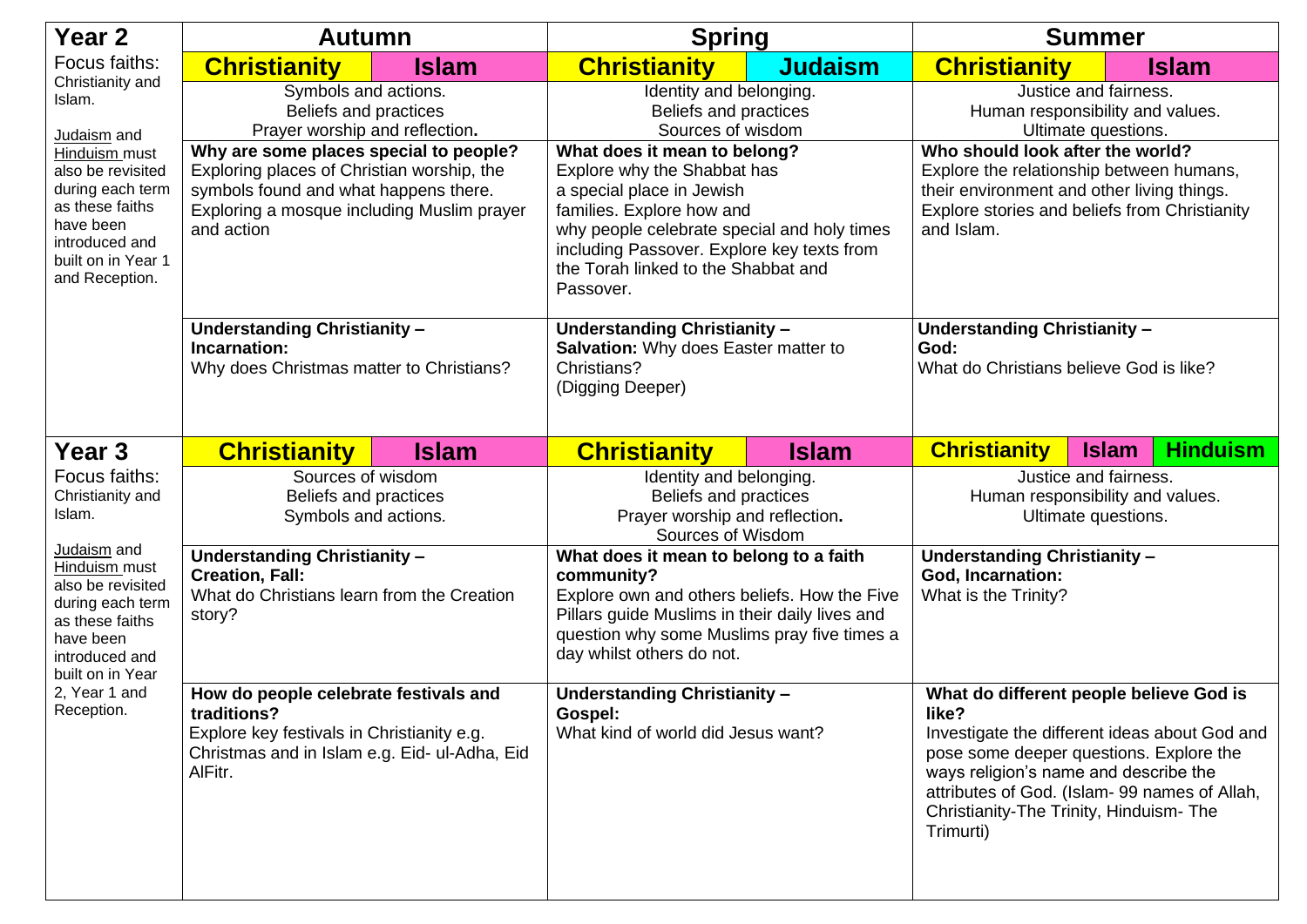| Year 4                                                                                                                                                                                                    | <b>Autumn</b>                                                                                                                                                                                                           |                 | <b>Spring</b>                                                                                                                                                                                                                                                       |                 | <b>Summer</b>                                                                                                                                                                                                                   |                 |
|-----------------------------------------------------------------------------------------------------------------------------------------------------------------------------------------------------------|-------------------------------------------------------------------------------------------------------------------------------------------------------------------------------------------------------------------------|-----------------|---------------------------------------------------------------------------------------------------------------------------------------------------------------------------------------------------------------------------------------------------------------------|-----------------|---------------------------------------------------------------------------------------------------------------------------------------------------------------------------------------------------------------------------------|-----------------|
| Focus faiths:<br>Christianity and<br>Hinduism.<br>Islam and<br>Judaism must<br>also be revisited<br>during each term<br>as these faiths<br>have been<br>introduced and<br>built on in Year<br>3, 2 and 1. | <b>Christianity</b>                                                                                                                                                                                                     | <b>Hinduism</b> | <b>Christianity</b>                                                                                                                                                                                                                                                 | <b>Hinduism</b> | <b>Christianity</b>                                                                                                                                                                                                             | <b>Hinduism</b> |
|                                                                                                                                                                                                           | Identity and belonging.<br>Beliefs and practices<br>Prayer worship and reflection.                                                                                                                                      |                 | Beliefs and practices<br>Symbols and actions.<br>Identity and belonging.                                                                                                                                                                                            |                 | Sources of wisdom<br>Justice and fairness.<br>Human responsibility and values.                                                                                                                                                  |                 |
|                                                                                                                                                                                                           | Why are places of worship important?<br>Investigate the role and meaning of places of<br>worship, explore why they play a significant<br>part in a religious community or in the home.<br>(Hinduism and Christianity)   |                 | Why is worship important to some<br>people?<br>Explore how actions of worship are symbolic<br>and can communicate a faith commitment<br>beyond words (e.g. food and music).<br>Investigate the power of religious symbols.<br>(Christianity and Hinduism)           |                 | <b>Understanding Christianity -</b><br>Kingdom of God:<br>When Jesus left, what was the impact of<br>Pentecost?                                                                                                                 |                 |
|                                                                                                                                                                                                           | Understanding Christianity -<br>People of God:<br>What is it like to follow God?                                                                                                                                        |                 | Understanding Christianity -<br><b>Salvation:</b><br>Why do Christians call the day Jesus died<br>'Good Friday'?                                                                                                                                                    |                 | How do faith stories guide followers in<br>their daily lives?<br>Explore sacred texts and stories, their<br>guidance and impact (Christianity and<br>Hinduism)                                                                  |                 |
| Year 5                                                                                                                                                                                                    | <b>Christianity</b>                                                                                                                                                                                                     | <b>Judaism</b>  | <b>Christianity</b>                                                                                                                                                                                                                                                 | <b>Judaism</b>  | <b>Christianity</b>                                                                                                                                                                                                             | <b>Judaism</b>  |
| Focus faiths:<br>Christianity and<br>Judaism.                                                                                                                                                             | Symbols and actions.<br>Identity and belonging.<br>Beliefs and practices                                                                                                                                                |                 | Identity and belonging.<br>Prayer worship and reflection.<br>Sources of wisdom                                                                                                                                                                                      |                 | Justice and fairness.<br>Human responsibility and values.<br>Ultimate questions.                                                                                                                                                |                 |
| Hinduism and<br>Islam must also<br>be revisited<br>during each term<br>as these faiths<br>have been<br>introduced and<br>built on in Year<br>$4,3,2,1$ and<br>Reception.                                  | <b>Understanding Christianity-</b><br><b>Creation, Fall:</b><br>Creation & Science: conflicting or<br>complimentary?                                                                                                    |                 | What does it mean to be a religious<br>leader?<br>Explore and compare the lives of key leaders<br>from contemporary life. Investigate what it<br>means to be a religious leader and how<br>leadership impacts the lives of<br>followers. (Christianity and Judaism) |                 | How can people live together for the<br>wellbeing of all?<br>Explore the social and environmental<br>responsibilities, discover and respond to<br>religious and moral codes of conduct from<br>Christian and Jewish traditions. |                 |
|                                                                                                                                                                                                           | How are religious and symbolic artefacts<br>are used in prayer?<br>Investigate and compare how religious<br>and symbolic artefacts are used in prayer and<br>practice to express meaning. (Christianity and<br>Judaism) |                 | Understanding Christianity -<br>Salvation: What did Jesus do to save human<br>beings?                                                                                                                                                                               |                 | <b>Understanding Christianity -</b><br><b>People of God:</b><br>How can following God bring freedom and<br>justice?                                                                                                             |                 |